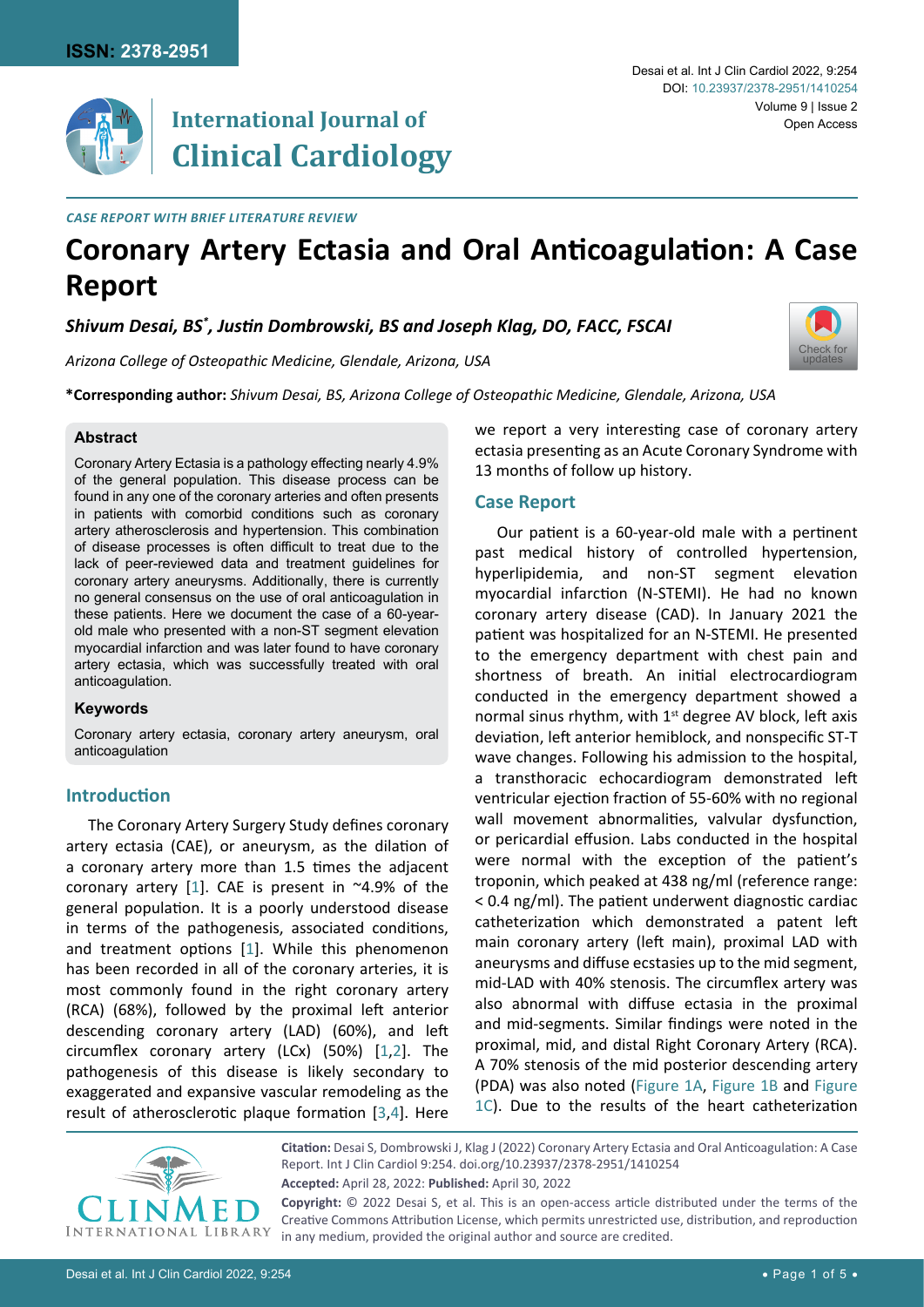<span id="page-1-0"></span>Ī



**Figure 1:** (A) Left anterior descending artery; (B) Left circumflex artery; (C) Right coronary artery; (D) Right coronary artery.

no percutaneous intervention was performed and medical therapy was instituted. The patient was treated conservatively with aspirin 81 mg, atorvastatin calcium 40 mg, clopidogrel bisulfate 75 mg, metoprolol tartrate 25 mg BID, and valsartan-hydrochlorothiazide 160 mg/25 mg.

Two weeks following his hospital discharge, the patient was seen in cardiology clinic. He complained of fatigue since his NSTEMI, but he denied reoccurrence of chest pain, or shortness of breath. He also denied newonset orthopnea, palpitations, blurred vision, dizziness, or lower extremity edema. A high resolution coronary computed tomography angiography (CCTA) was ordered to determine the size of the patient's aneurysms. He was started on isosorbide mononitrate extended-release 30 mg for angina-like symptoms if they were to occur. The possibility of starting oral anticoagulation depending on results of CCTA was also discussed.

The CCTA showed extensive atherosclerotic disease in all coronary vessels. The imaging showed significant atheroma and calcification of the PDA, 2 aneurysms in the proximal RCA [\(Figure 1D\)](#page-1-0), extensive atheroma and

calcification of the left main coronary artery and LAD, as well as 2 aneurysms, 7 mm and 8.3 mm, in the proximal and mid LAD, respectively. As a result of this study, the patient was instructed to stop taking aspirin 81 mg and start apixaban 5 mg BID in addition to his other cardiac medications. He continued to state he was symptom free since his hospitalization.

Thirteen months following his hospitalization, the patient continued to follow up on a regular basis for medical management. The patient continued to remain asymptomatic without any evidence of gastrointestinal bleeding or reoccurrence of ischemic chest pain with conservative management including medications and lifestyle modifications.

## **Discussion**

CAE is a rare condition with only a few studies completed to record the prevalence of this disease. Associated conditions appear to include significant atherosclerotic CAD as well as a history of prolonged, uncontrolled, hypertension [[1](#page-3-0)]. Furthermore, the pathogenesis of CAE is quite complex and there is currently no one consensus as to the primary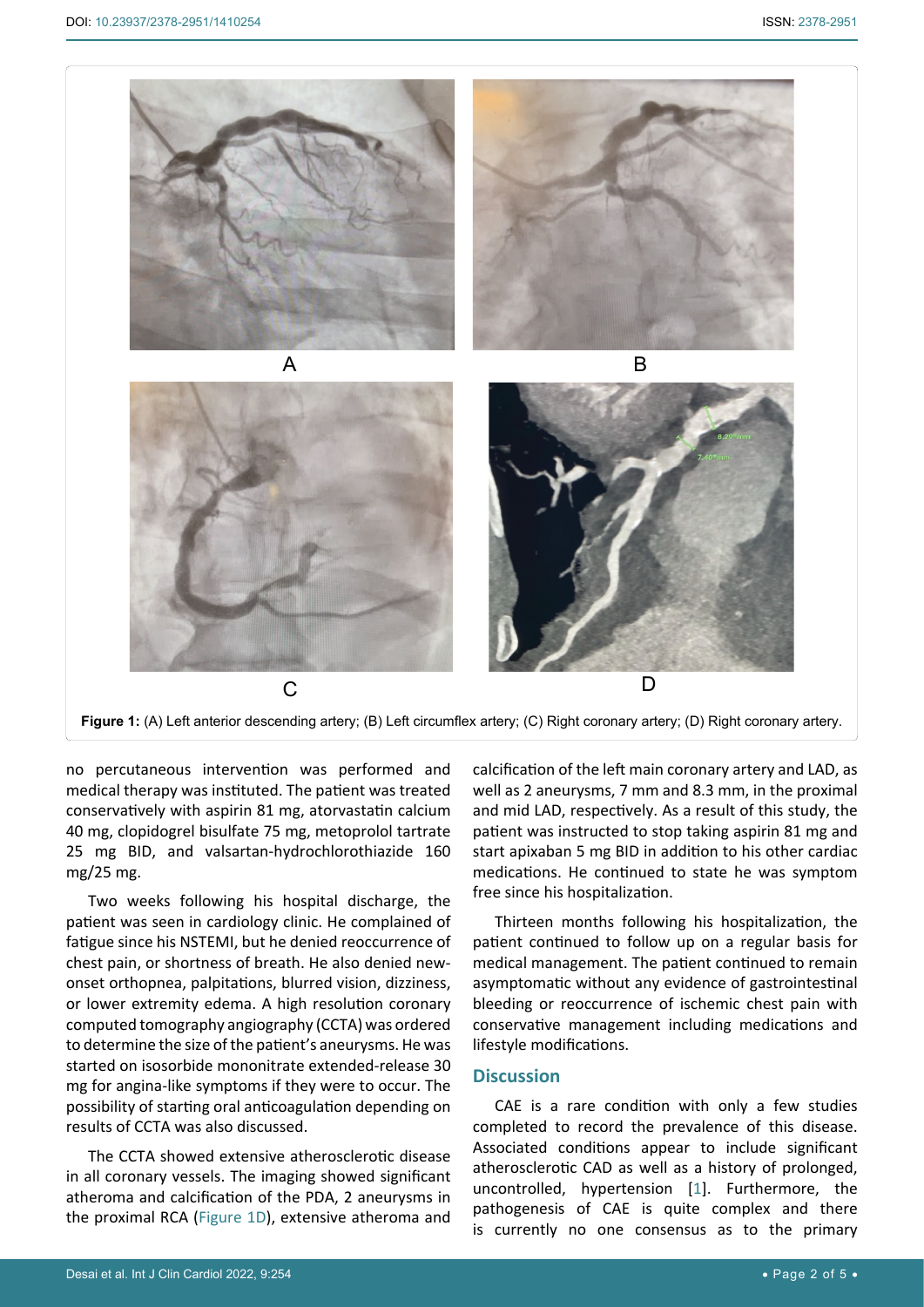mechanism. But, overall, CAE is likely to occur as an exaggerated and expansive vascular modeling as the result of atherosclerotic plaque formation [[3](#page-3-2),[4](#page-3-3)]. However, without a clear understanding of this disease's pathogenesis and a lack of prospective randomized trials, ideal and guideline directed medical therapy (GDMT) treatment modalities have not been introduced or agreed upon. Our patient had many of the comorbid conditions as described in the literature. The data however are often conflicting.

A study conducted in 1983 found CAE to be present in 4.9% of individuals (patient population of 20,067), while another study conducted 2 years later found the prevalence to be 1.4% (patient population of 4993) [[1](#page-3-0),[5\]](#page-3-15). Likewise, several undertakings have been made to discover which the most are commonly found comorbid conditions associated to patients with CAE. A 2004 study conducted in a Singapore hospital analyzed 8641 cases of CAE and found the most common comorbid conditions to be coronary artery disease (82% of patients), hyperlipidemia (63% of population), hypertension (59% of patients), and type II diabetes mellitus (31% of patients) [[6\]](#page-3-16). The prevalence of these comorbid conditions were reaffirmed 2 years later by another similar sized investigation which found coexistent coronary artery disease in 59% of patients, hyperlipidemia (54.9% of patients), hypertension (47.5% of patients), and type II diabetes mellitus (16.4% of patients) as the most common comorbid conditions in a patient with CAE [\[7](#page-3-17)].

CAE can be classified into 4 major subtypes depending on the degree of coronary artery involvement. Type 1 CAE describes diffuse ectasias with aneurysmal lesions in 2 vessels. Type 2 CAE involves diffuse ectasias in 1 vessel and discrete ectasias in another. Type 3 CAE is diffuse ectasias in only 1 vessel and Type 4 is classified by discrete ectasia in only 1 vessel [[8](#page-3-18)]. The most common arteries which are involved, in order of descending prevalence, are the RCA, proximal LAD, and LCx. Involvement of the left main coronary artery is by far the least common presentation of CAE, only occurring in 0.1% of the population [\[1](#page-3-0)[,2](#page-3-1)].

As previously mentioned, the pathogenesis of CAE is not fully understood. The current understanding of this disease process is that of exaggerated vascular remolding secondary to severe atherosclerotic plaque or atheroma formation [[3](#page-3-2),[4\]](#page-3-3). However, the predominant mechanism and various pathways leading to exaggerated vascular remodeling is still a mystery. One research study concluded that proteolytic enzymes, such as metalloproteases, play a significant role in breaking down the intima of the blood vessel to allow for expansion [\[3](#page-3-2),[4](#page-3-3)].

Other suspected mechanisms include hyperinsulinism interfering with extracellular matrix production, nitric

oxide production causing the breakdown of blood vessel walls, and chlamydia pneumoniae producing heat shock proteins and metal metalloproteases which reduce blood vessel integrity [[9,](#page-3-4)[10\]](#page-3-5). Currently, the most predominant theory is that which points to proteolytic enzymes causing degeneration of the media. In fact, histological analysis of these blood vessels demonstrates cystic medial degeneration and lymphohistiocytic infiltration into the tunica media without evidence of the degeneration outside of the aneurysm in the adjacent blood vessel [\[11\]](#page-3-6). Furthermore, specific genetic anomalies have been studied and seem to predispose an individual to developing CAE. These genetic factors include the presence of angiotensin converting enzyme DD genotype, metal metalloprotease-3 allele, and mutation of the low density lipoprotein receptor [\[12](#page-3-7)- [14](#page-3-8)].

The clinical presentation of patients with symptomatic CAE is very similar to that of patients with symptomatic CAD. Symptoms consist of typical ischemic chest pain with or without exertion, with radiation to the mandible or arms, and associated shortness of breath. However, due to the increased prevalence of coronary atherosclerosis in patients with symptomatic CAE, the incidence of STEMI or N-STEMI are increased due to risk of thrombus formation or distal embolization of plaque as well as microvascular dysfunction [\[15](#page-3-9)-[18](#page-3-10)].

Considering that CAE is often an incidental finding at cardiac catheterization and frequently the initial study demonstrating the disease, cardiac angiography is the most commonly used method of diagnose by default. Fluoroscopy will often show abnormalities in blood flow filling and washout, in addition to pooling of contrast dye within the ecstatic segments themselves [\[19](#page-3-11)]. Other methods which can be used to identify and determine the size of the aneurysms include less invasive coronary MRA or CCTA, or more invasive intravascular ultrasound during cardiac catheterization [\[19](#page-3-11)].

While there are many modalities for diagnosing CAE, deciding on treatment is more difficult and frequently empirical. This is likely due to the lack of prospective randomized trials involving medical therapies or procedural intervention. Thus, there are currently no standardized treatment guidelines. As a result, the medications used to treat CAE are based upon their ability to theoretically combat progression of the ectasia and prevent occurrence of acute coronary syndrome (ACS). Aspirin is often used as a first line treatment in patients due to the high prevalence of concomitant CAD [[20](#page-3-12)]. Studies recommending the use of antiplatelet therapy such at P2Y12 inhibitors have not been conducted. One study suggested the use of warfarin due to the presence of regional flow abnormalities [[21](#page-3-13)]. Additionally, statins have been recommended due to the suspected role of metal metalloproteases in the pathogenesis of CAE [[22](#page-3-14),[23](#page-4-0)]. Similarly, the use of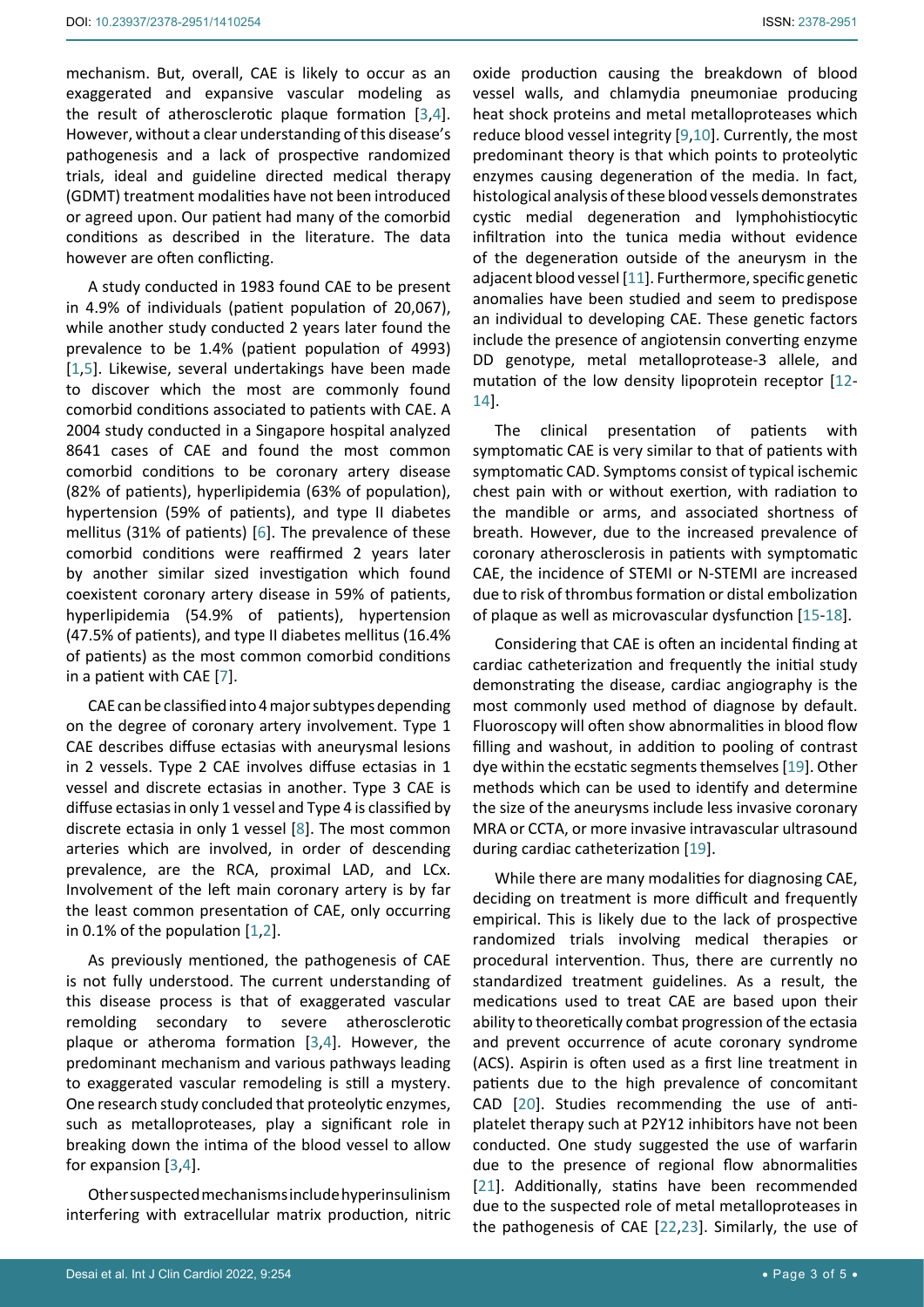nitrates is not recommended due to the hypothesis that nitric oxide could play a potential role in the develop of coronary aneurysms [\[24](#page-4-1)]. Following the failure of medical therapy, treatment using percutaneous coronary intervention with a polytetrafluoroethylene covered balloon-expandable stent has been shown to be an effective treatment in ecstatic areas in which a side branch of the treated artery is not covered [[25](#page-4-2)].

However, percutaneous approaches have been complicated by decreased procedural success and increased risk of no-reflows as well as distal embolization, stent thrombosis, and repeat revascularization procedures. Lastly, if percutaneous coronary intervention is not an option, coronary artery by-pass grafting is a viable method with positive outcomes [[26-](#page-4-3)[28](#page-4-4)].

Further studies need to be completed to advance not only our understanding of the comorbidities associated with CAE, but also the pathogenesis and potential treatment options. There is a wide variation in disease severity and the inherent potential complications associated with the severity of disease. Improvement in patient outcomes and mortality is possible with a better understanding of this disease and better algorithm for therapy [[29](#page-4-5)]. The heterogeneity of this disease warrants tailored therapy to each patient as well as close attention and aggressive risk factor modification.

## **Disclosures**

The authors declare that there is no conflict of interest regarding the publication of this article. The authors received no specific funding for this work.

#### **Contribution Statement**

All authors contributed to this report equally.

#### **Funding Statement**

The authors received no specific funding for this work.

#### **References**

- <span id="page-3-0"></span>1. [Swaye PS, Fisher LD, Litwin P, Vignola PA, Judkins MP, et](https://www.ahajournals.org/doi/10.1161/01.CIR.67.1.134)  [al. \(1983\) Aneurysmal coronary artery disease. Circulation](https://www.ahajournals.org/doi/10.1161/01.CIR.67.1.134)  [67: 134-138.](https://www.ahajournals.org/doi/10.1161/01.CIR.67.1.134)
- <span id="page-3-1"></span>2. [Elahi MM, Dhannapuneni RV, Keal R \(2004\) Giant left main](https://pubmed.ncbi.nlm.nih.gov/15547021/)  [coronary artery aneurysm with mitral regurgitation. Heart](https://pubmed.ncbi.nlm.nih.gov/15547021/)  [90: 1430.](https://pubmed.ncbi.nlm.nih.gov/15547021/)
- <span id="page-3-2"></span>3. [Antoniadis AP, Chatzizisis YS, Giannoglou GD \(2008\)](https://pubmed.ncbi.nlm.nih.gov/18694609/)  [Pathogenetic mechanisms of coronary ectasia. Int J Cardiol](https://pubmed.ncbi.nlm.nih.gov/18694609/)  [130: 335-343.](https://pubmed.ncbi.nlm.nih.gov/18694609/)
- <span id="page-3-3"></span>4. [Liu J, Sukhova GK, Yang J-T, Sun J, Ma L, et al. \(2006\)](https://pubmed.ncbi.nlm.nih.gov/15982660/)  [Cathepsin L expression and regulation in human abdominal](https://pubmed.ncbi.nlm.nih.gov/15982660/)  [aortic aneurysm, atherosclerosis, and vascular cells.](https://pubmed.ncbi.nlm.nih.gov/15982660/)  [Atherosclerosis 184: 302-311.](https://pubmed.ncbi.nlm.nih.gov/15982660/)
- <span id="page-3-15"></span>5. [Hartnell GG, Parnell BM, Pridie RB \(1985\) Coronary artery](https://pubmed.ncbi.nlm.nih.gov/4052280/)  [ectasia. Its prevalence and clinical significance in 4993](https://pubmed.ncbi.nlm.nih.gov/4052280/)  [patients. Br Heart J 54: 392-395.](https://pubmed.ncbi.nlm.nih.gov/4052280/)
- <span id="page-3-16"></span>6. [Lam CSP, Ho KT \(2004\) Coronary artery ectasia: A ten](https://pubmed.ncbi.nlm.nih.gov/15329751/)[year experience in a tertiary hospital in Singapore. Ann](https://pubmed.ncbi.nlm.nih.gov/15329751/)  [Acad Med Singapore 33: 419-422.](https://pubmed.ncbi.nlm.nih.gov/15329751/)
- <span id="page-3-17"></span>7. [Gunes Y, Boztosun B, Yildiz A, Metin Esen A, Saglam M,](https://pubmed.ncbi.nlm.nih.gov/16844876/)  [et al. \(2006\) Clinical profile and outcome of coronary artery](https://pubmed.ncbi.nlm.nih.gov/16844876/)  [ectasia. Heart 92: 1159-1160.](https://pubmed.ncbi.nlm.nih.gov/16844876/)
- <span id="page-3-18"></span>8. [Markis JE, Joffe CD, Cohn PF, Feen DJ, Herman MV, et al.](https://pubmed.ncbi.nlm.nih.gov/1108631/)  [\(1976\) Clinical significance of coronary arterial ectasia. Am](https://pubmed.ncbi.nlm.nih.gov/1108631/)  [J Cardiol 37: 217-222.](https://pubmed.ncbi.nlm.nih.gov/1108631/)
- <span id="page-3-4"></span>9. [Kol A, Sukhova GK, Lichtman AH, Libby P \(1998\) Chlamydial](https://pubmed.ncbi.nlm.nih.gov/9711934/)  [heat shock protein 60 localizes in human atheroma and](https://pubmed.ncbi.nlm.nih.gov/9711934/)  [regulates macrophage tumor necrosis factor-alpha and](https://pubmed.ncbi.nlm.nih.gov/9711934/)  [matrix metalloproteinase expression. Circulation 98: 300-](https://pubmed.ncbi.nlm.nih.gov/9711934/) [307.](https://pubmed.ncbi.nlm.nih.gov/9711934/)
- <span id="page-3-5"></span>10. [Anderson PW, Zhang XY, Tian J, Correale JD, Xi XP, et al.](https://pubmed.ncbi.nlm.nih.gov/8872947/)  [\(1996\) Insulin and angiotensin II are additive in stimulating](https://pubmed.ncbi.nlm.nih.gov/8872947/)  [TGF-beta 1 and matrix mRNAs in mesangial cells. Kidney](https://pubmed.ncbi.nlm.nih.gov/8872947/)  [Int 50: 745-753.](https://pubmed.ncbi.nlm.nih.gov/8872947/)
- <span id="page-3-6"></span>11. [Nichols L, Lagana S, Parwani A \(2008\) Coronary artery](https://pubmed.ncbi.nlm.nih.gov/18466032/)  [aneurysm: A review and hypothesis regarding etiology.](https://pubmed.ncbi.nlm.nih.gov/18466032/)  [Arch Pathol Lab Med 132: 823-828.](https://pubmed.ncbi.nlm.nih.gov/18466032/)
- <span id="page-3-7"></span>12. [Gülec S, Aras O, Atmaca Y, Akyürek O, Hanson NQ, et](https://pubmed.ncbi.nlm.nih.gov/12527685/)  [al. \(2003\) Deletion polymorphism of the angiotensin I](https://pubmed.ncbi.nlm.nih.gov/12527685/)  [converting enzyme gene is a potent risk factor for coronary](https://pubmed.ncbi.nlm.nih.gov/12527685/)  [artery ectasia. Heart 89: 213-214.](https://pubmed.ncbi.nlm.nih.gov/12527685/)
- 13. [Lamblin N, Bauters C, Hermant X, Lablanche J-M,](https://pubmed.ncbi.nlm.nih.gov/12103254/)  [Helbecque N, et al. \(2002\) Polymorphisms in the promoter](https://pubmed.ncbi.nlm.nih.gov/12103254/)  [regions of MMP-2, MMP-3, MMP-9 and MMP-12 genes as](https://pubmed.ncbi.nlm.nih.gov/12103254/)  [determinants of aneurysmal coronary artery disease. J Am](https://pubmed.ncbi.nlm.nih.gov/12103254/)  [Coll Cardiol 40: 43-48.](https://pubmed.ncbi.nlm.nih.gov/12103254/)
- <span id="page-3-8"></span>14. [Sudhir K, Ports TA, Amidon TM, Goldberger JJ, Bhushan](https://pubmed.ncbi.nlm.nih.gov/7867176/)  [V, et al. \(1995\) Increased prevalence of coronary ectasia](https://pubmed.ncbi.nlm.nih.gov/7867176/)  [in heterozygous familial hypercholesterolemia. Circulation](https://pubmed.ncbi.nlm.nih.gov/7867176/)  [91: 1375-1380.](https://pubmed.ncbi.nlm.nih.gov/7867176/)
- <span id="page-3-9"></span>15. [Akyürek O, Berkalp B, Sayin T, Kumbasar D, Kervancioğlu](https://pubmed.ncbi.nlm.nih.gov/12514656/)  [C, et al. \(2003\) Altered coronary flow properties in diffuse](https://pubmed.ncbi.nlm.nih.gov/12514656/)  [coronary artery ectasia. Am Heart J 145: 66-72.](https://pubmed.ncbi.nlm.nih.gov/12514656/)
- 16. [Rath S, Har-Zahav Y, Battler A, Agranat O, Rotstein Z, et](https://pubmed.ncbi.nlm.nih.gov/3984833/)  [al. \(1985\) Fate of nonobstructive aneurysmatic coronary](https://pubmed.ncbi.nlm.nih.gov/3984833/)  [artery disease: Angiographic and clinical follow- up report.](https://pubmed.ncbi.nlm.nih.gov/3984833/)  [Am Heart J 109: 785-791.](https://pubmed.ncbi.nlm.nih.gov/3984833/)
- 17. [Kühl M, Varma C \(2008\) A case of acute coronary](https://pubmed.ncbi.nlm.nih.gov/18174626/)  [thrombosis in diffuse coronary artery ectasia. J Invasive](https://pubmed.ncbi.nlm.nih.gov/18174626/)  [Cardiol 20: E23-E25.](https://pubmed.ncbi.nlm.nih.gov/18174626/)
- <span id="page-3-10"></span>18. [Mrdović I, Jozić T, Asanin M, Perunicić J, Ostojić M \(2004\)](https://pubmed.ncbi.nlm.nih.gov/15004454/)  [Myocardial reinfarction in a patient with coronary ectasia.](https://pubmed.ncbi.nlm.nih.gov/15004454/)  [Cardiology 102: 32-34.](https://pubmed.ncbi.nlm.nih.gov/15004454/)
- <span id="page-3-11"></span>19. [Díaz-Zamudio M, Bacilio-Pérez U, Herrera-Zarza MC,](https://pubmed.ncbi.nlm.nih.gov/19926755/)  [Meave-González A, Alexanderson-Rosas E, et al. \(2009\)](https://pubmed.ncbi.nlm.nih.gov/19926755/)  [Coronary artery aneurysms and ectasia: Role of coronary](https://pubmed.ncbi.nlm.nih.gov/19926755/)  [CT angiography. Radiographics 29: 1939-1954.](https://pubmed.ncbi.nlm.nih.gov/19926755/)
- <span id="page-3-12"></span>20. [al-Harthi SS, Nouh MS, Arafa M, al-Nozha M \(1991\)](https://pubmed.ncbi.nlm.nih.gov/2010241/)  [Aneurysmal dilatation of the coronary arteries: Diagnostic](https://pubmed.ncbi.nlm.nih.gov/2010241/)  [patterns and clinical significance. Int J Cardiol 30: 191-194.](https://pubmed.ncbi.nlm.nih.gov/2010241/)
- <span id="page-3-13"></span>21. [Sorrell VL, Davis MJ, Bove AA \(1998\) Current knowledge](https://pubmed.ncbi.nlm.nih.gov/9541758/)  [and significance of coronary artery ectasia: A chronologic](https://pubmed.ncbi.nlm.nih.gov/9541758/)  [review of the literature, recommendations for treatment,](https://pubmed.ncbi.nlm.nih.gov/9541758/)  [possible etiologies, and future considerations. Clin Cardiol](https://pubmed.ncbi.nlm.nih.gov/9541758/)  [21: 157-160.](https://pubmed.ncbi.nlm.nih.gov/9541758/)
- <span id="page-3-14"></span>22. [Pahlavan PS, Niroomand F \(2006\) Coronary artery](https://pubmed.ncbi.nlm.nih.gov/17063947/)  [aneurysm: A review. Clin Cardiol 29: 439-443.](https://pubmed.ncbi.nlm.nih.gov/17063947/)